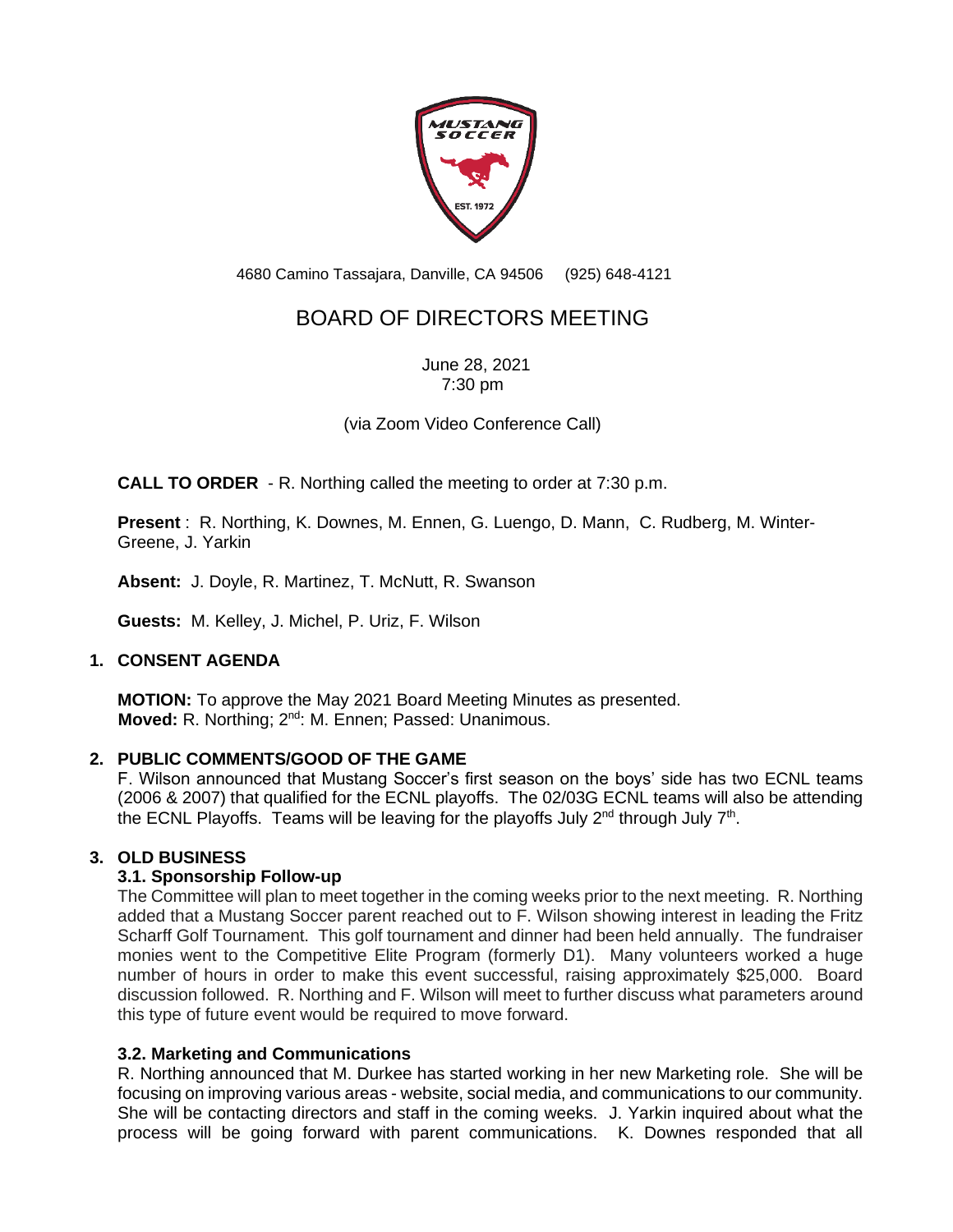communications should be filtered through M. Durkee. A shared google document will be utilized to communicate these requests to her. K. Downes added that he will be meeting with M. Durkee about the exact process, then will forward that information to the Board.

# **3.3. Competitive Elite & Premier Update**

D. Mann discussed the following:

- Field scheduling: in progress of finalizing July's "special" month with CE/CP team camps and practices, then Fall team scheduing will continue.
- Premier coach questions: Premier coach meeting is scheduled for Thursday, 6/30
- ECNL/Elite/Premier teams formed: all teams have been formed

Board discussion followed about the Competitive Premier tryout process, particularly the coach calls to players offering or not offereing a spot on their team. Rule is that player calls are made first to the players that are being offered a spot on the team. Once all spots are filled, then the calls to those players not making the team are done by the coaches.

# **3.4. Rec and RecPlus Update**

C. Rudberg reported that the Registration numbers on the Recreational side continue to be stronger. The RecPlus side should receive more regstrations late as has been seen in past soccer seasons. Coach meetings will held on Thursdays and begin in 2.5 weeks with the first meeting being held for RecPlus coaches. Meetings are scheduled on 7/15, 7/22, 7/29, 8/5. M. Winter-Greene added that Age Group Coordinators are assisting with recruiting of coaches for Rec teams. In addition, T. McNutt is gearing up for the Youth Coaching program.

# **3.5. Equipment Update**

Nothing to report.

## **3.6. Referee Update**

J. Yarkin discussed that he has spoken to Board members about a mandatory referee program, charging teams if they do not provide referees. Instead of a mandatory referee program, J. Yarkin will be leveraging Directors of Coaching (DOCs) and Board members to request referee help as needed.

In addition, Grade 9 referee training programs have been setup, along with Mustang referee training programs at the end of August and mid September. Currently, 28 certified referees are signed up; however, preference would be 50-60.

J. Yarkin reported that his reports will begin including game cancellations and impact encountered. Lastly, a Northern Cal webinar can be shared with coaches about the Rule "tweaks" (ie, the handball rule that changed a few years ago). Once he receives this webinar, it will be shared with the Board members then a Q&A will occur at the following meeting.

J. Yarkin stated that he would like to attend the coaches meetings and conduct a 10 minute Rules discussion.

# **3.7. Tournament Update**

G. Luengo reported that the Mustang Soccer Stampede tournaments are scheduled with the Younger Stampede on August 6<sup>th</sup> to 8<sup>th</sup> and the Older Stampede on August 14<sup>th</sup> & 15<sup>th</sup>. Coordinator meetings were held last week and will continue in the coming weeks. Stampeded applications are coming in. Teams will be charged when they are approved to participate. M. Kelley will be providing guidance on the tournament schedules. Fifteen to twenty tournament staff will be utliized over those weekends.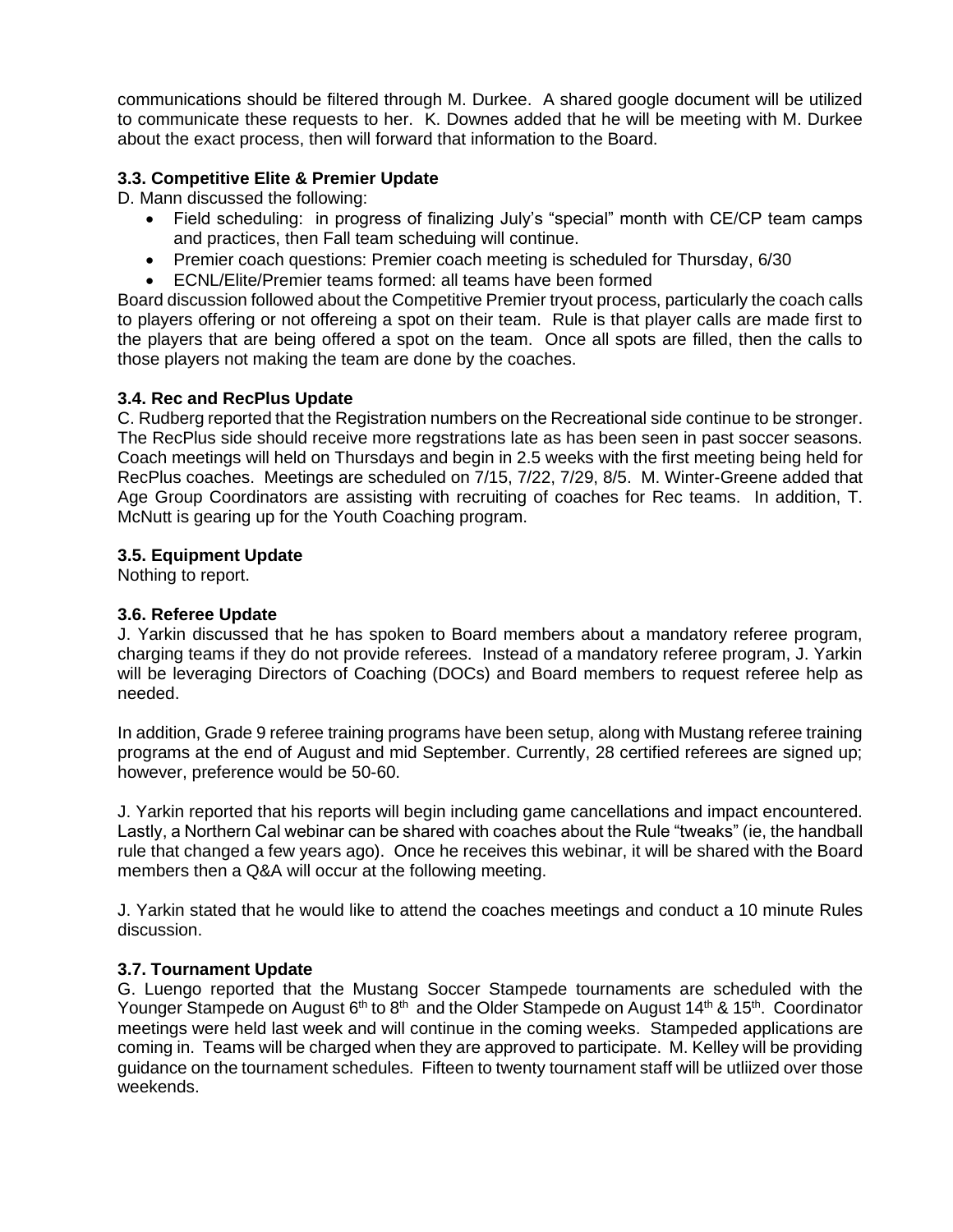#### **3.8. Sports Alliance Update**

The MTV improvement project with goal storage has been completed by the Town of Danville. The next Sports Alliance meeting will be in July; however, the date is to be determined.

All items at Sycamore has been locked down. Idea was discussed changing of code combinations should be done on July  $1<sup>st</sup>$  then continue to be changed on an annual basis. Combination locks tend to work better than keys with the storage units.

F. Wilson reported that he is renewing an exclusive agreement relating to the Blackhawk field usage. We provided prior years' expense documentation to Blackhawk HOA, such as field maintenance and ongoing pest control services. We will be allowed usage of the Blackhawk field location within the next 30 days.

## **4. COMMITTEE REPORTS**

#### **4.1. Honor the Game**

K. Downes discussed the two red cards received at the last ECNL boys' game. F. Wilson watched video, J. Owen spoke to the family and DOCs. It has been addressed with the other Club and their families. Board discussion followed about red cards being issued due to foul language in English or other languages. Currently, the red card determination relating to foul language usage is ultimately the referees judgment.

#### **5. AGENDA ITEMS**

#### **5.1. Director of Coaching Update**

R. Northing announced that J. Doyle has moved from the Pleasanton area and has been enjoying semi-retirement. His timeline has recently accelerated; however, we have not finalized his leaving from Mustang Soccer. He is currently training his ENCL boys team so was unable to make tonight's board meeting. R. Norhting continued by commenting that we would not be Mustang Soccer without John Doyle. He has been a leader and an inspiration to our Club. Without his name, connections, recruiting, and various relationships, we would not be Mustang today. The current plan will be no replacement of his position. This change will provide P. Uriz and J. Owen with increased opportunities in their roles. F. Wilson will continue to lead us operationally.

John's #1 priority rule was to always think about the kids and players first. We must continue on with that at Mustang Soccer.

#### **5.2. GM and 2021 Season Update**

F. Wilson reported that the summer season is starting, NPL qualifications will begin. Elite and Premeier team camps are being scheduled and will begin next week. Registration deadline was June 15th; however, we are continuing to see more registrations. Based upon our registrant numbers within certain age groups in the coming weeks, we may need to be creative in our team formations. For example, if we play 7v7 in certain age groups, we may revise to play 8v8, etc. We are in the planning stages so we can be ready for a full soccer season beginning in August.

F. Wilson added that Mustang Soccer received training compensation for a former soccer player who has received a pro-contract. A lawyer contacted F. Wilson about the player and coordinated the paperwork so we could receive this compensation. These funds were received in May.

#### **5.3. Registration Update for 2022 and Fees Collections**

J. Michel reported that current registration numbers are 3,829 as of June  $27<sup>th</sup>$  and have exceeded our budget of 3,424. These numbers show an increase of approximagely 900 from 2,900 as of May 31<sup>st</sup>. 2021/2022 Program fees first installments are due by end of June.